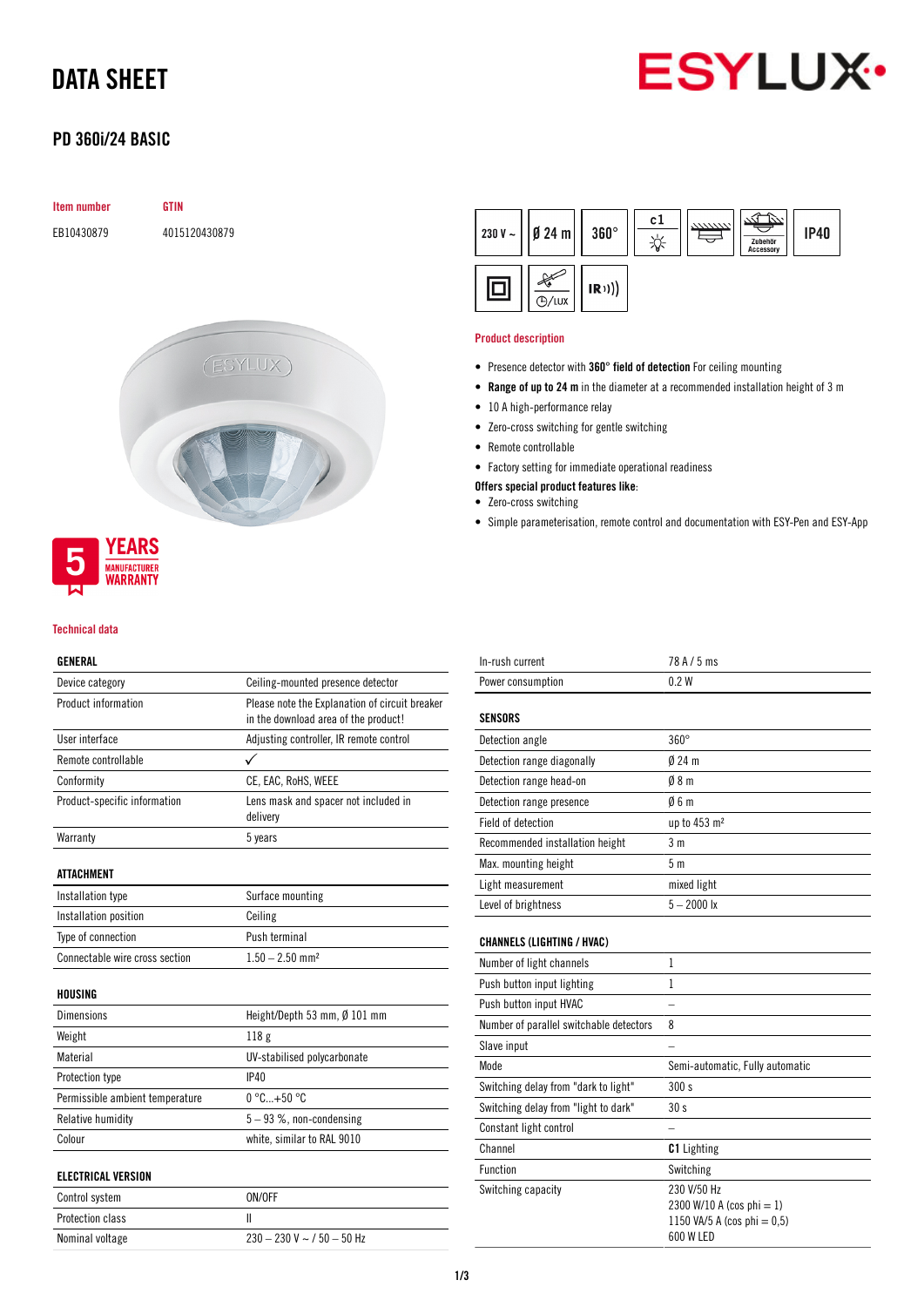# DATA SHEET

## PD 360i/24 BASIC



## Item number GTIN EB10430879 4015120430879 Switch contact make contact / non-floating Push button input  $\checkmark$ Impulse mode  $\checkmark$ Switch-off delay time 15 s...30 min (adjustable in steps) Factory settings GENERAL Sensitivity 100 % CHANNELS (LIGHTING / HVAC) Channel Channel C1 Lighting Level of brightness/switching threshold 500 lx Switch-off delay time 5 min Accessories Product designation **Internation** Item number Product description **International CTIN** GTIN Cover BASIC 24 LENS MASK **EB10423109** Spare part Lens mask 24/32 m 4015120423109 4015120423109 Mounting MOUNTING SET IP20 FM 62 WH EP10425929 Recessed ceiling mounting set includes installation bracket and dust-protected box, 62 mm 4015120425929

| <b>BASIC SPACER WH</b>   | EB10423130 | Spacer for BASIC series, white, compatible with BASIC IP40 variants<br>4015120423130                                                      |               |
|--------------------------|------------|-------------------------------------------------------------------------------------------------------------------------------------------|---------------|
|                          |            |                                                                                                                                           |               |
| Protection               |            |                                                                                                                                           |               |
| BASKET GUARD ROUND LARGE | EM10425608 | Basket guard for presence and motion detectors and smoke detectors, $\varnothing$ 180 mm, height 90 mm                                    | 4015120425608 |
|                          |            |                                                                                                                                           |               |
| <b>Remote control</b>    |            |                                                                                                                                           |               |
| ESY-Pen                  | EP10425356 | ESY-Pen and ESY-App, two tools for every task: (1) Parameterisation, (2) remote control, (3) light<br>measurement, (4) project management | 4015120425356 |
| REMOTE CONTROL MDi/PDi   | EM10425509 | IR remote control for presence detectors and motion detectors                                                                             | 4015120425509 |

| <b>Dimension drawing</b>                 | <b>Field of detections</b>                        | <b>Detection range</b>           |                 |
|------------------------------------------|---------------------------------------------------|----------------------------------|-----------------|
| $Ø101$ mm<br>$53 \, \text{mm}$<br>HH 177 | <b>ARRESTER</b><br>Л<br>$360^\circ$<br>Territores | Diagonally (A)                   | $Ø$ 24 m        |
|                                          |                                                   | $\blacksquare$ Frontal (B)       | $\emptyset$ 8 m |
|                                          |                                                   | $\blacksquare$ Presence area (C) | $\emptyset$ 6 m |